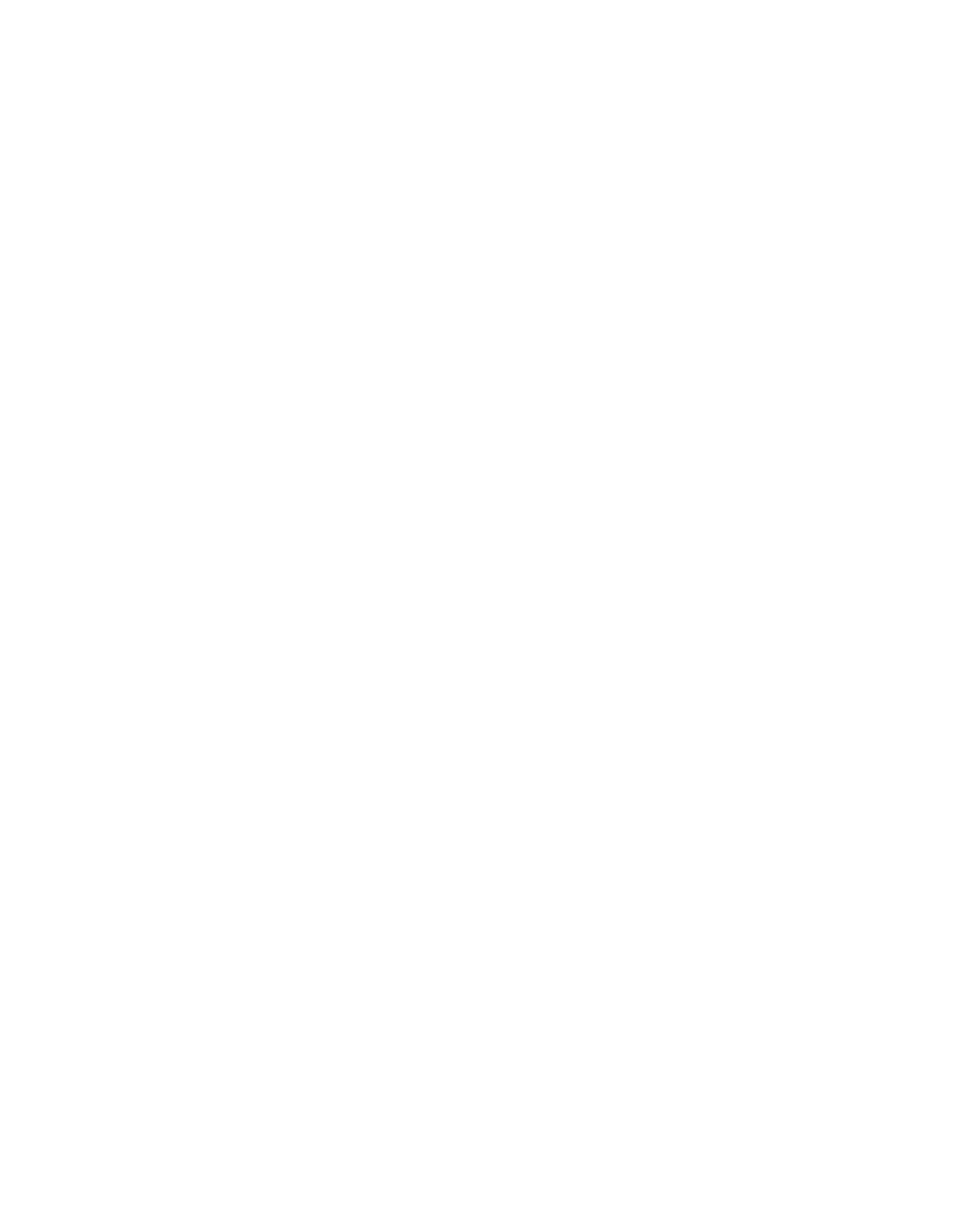# **1 Introduction.**

The High Momentum Particle Identification (HMPID) RICH detector of ALICE is devoted to the detection of  $\pi$ , K and p in the 1 to 5 GeV/c momentum range. It has a proximity focusing geometry and consists of a 10 mm liquid  $C_6F_{14}$  radiator, contained by a 5 mm quartz window and separated by a 103 mm gap (filled with  $CH<sub>4</sub>$ ) from the Cherenkov photon detection plane, which is a CsI photocathode segmented into pads for two-dimensional readout. Detailed descriptions of the HMPID detector and of the test-beam setup (used to assess the performance of several prototypes) are given in [1, 2, 3].

Here is presented a detailed study of the Cherenkov angle resolution achieved in single particle test-beam events, based on the estimation of the single contributions to the resolution via the Monte Carlo simulation program RICHSIM (described in [1]) and the analytical calculation.

# **2 Angle reconstruction algorithms and analytical treatment.**

The Cherenkov angle is affected by the following errors:

(1) The *chromatic error*, related to the variation of the radiator refractive index  $n$  with the photon energy E. It is generated by the dispersion  $dn/dE$  of the radiator medium index and by the spread of the detector response over the effective photon energy range. The detector response, in turn, is determined by the convolution of the CsI photocathode (PC) quantum efficiency (QE) with the transmission of the media traversed by the Cherenkov photons inside the detector: 10 mm liquid  $C_6F_{14}$  radiator, 5 mm quartz window and about 100 mm of gas mixture, basically composed by  $CH_4$ , occasionally with a small percentage of i- $C_4H_{10}$  and few ppm's of oxygen and water vapour pollutant. (fig. 1).

(2) The *geometric error*, related to the spread of the emission point along the particle path in the Cherenkov radiator. It depends on the ratio  $T_r/T_q$  between the radiator thickness,  $T_r$ , and the proximity gap thickness,  $T_q$ ; it can be minimized mainly by increasing  $T_q$  since a reduction of  $T_r$  will decrease the number of Cherenkov photons per ring and therefore the pattern recognition capability.

(3) The *localization error*, related to the precision with which the photon and particle impact coordinates can be measured. It is determined by the photodetector geometry (pad size, sense wires pitch) and by the photon feedback.

(4) The track *incidence angle error*, related to the particle angle  $\theta_p$  and to the precision of the tracking devices.

While the chromatic and geometric error are intrinsic, respectively, to the radiator properties and to the proximity focusing technique the last two are determined by experimental conditions, like the photodetector gain  $A_0$  and the tracking quality.

The reconstruction of the Cherenkov angle  $\theta_c$  is obtained through a transformation of the measured ring radius R. Then, from the resulting functional dependence,  $\theta_c = \theta_c(R, E, T_r, \theta_p)$ , the spread of the reconstructed Cherenkov angle distribution can be analytically estimated as:

$$
\sigma_{\theta_c} = \left[\sum_{i=1}^4 \left(\frac{\partial \theta_c}{\partial v_i} \sigma_{v_i}\right)^2\right]^{1/2},\tag{1}
$$

where the variables  $v_i$  are:  $E, T_r, R, \theta_p$  and  $\sigma_{v_i}$  are the respective rms errors.

Two methods have been used for the Cherenkov angle reconstruction, in real and simulated events. The first one, the loop-method, is based on the search of the best angle through an iterative procedure described in [4]. The other, called  $\beta$ -method, is a simple transformation of the Cherenkov ring radius based on the knowledge of the particle  $\beta$  which eliminates the direct analytical dependence on  $n$ . Since the photon *emission point* in the radiator,  $X_{ep}$  and the photon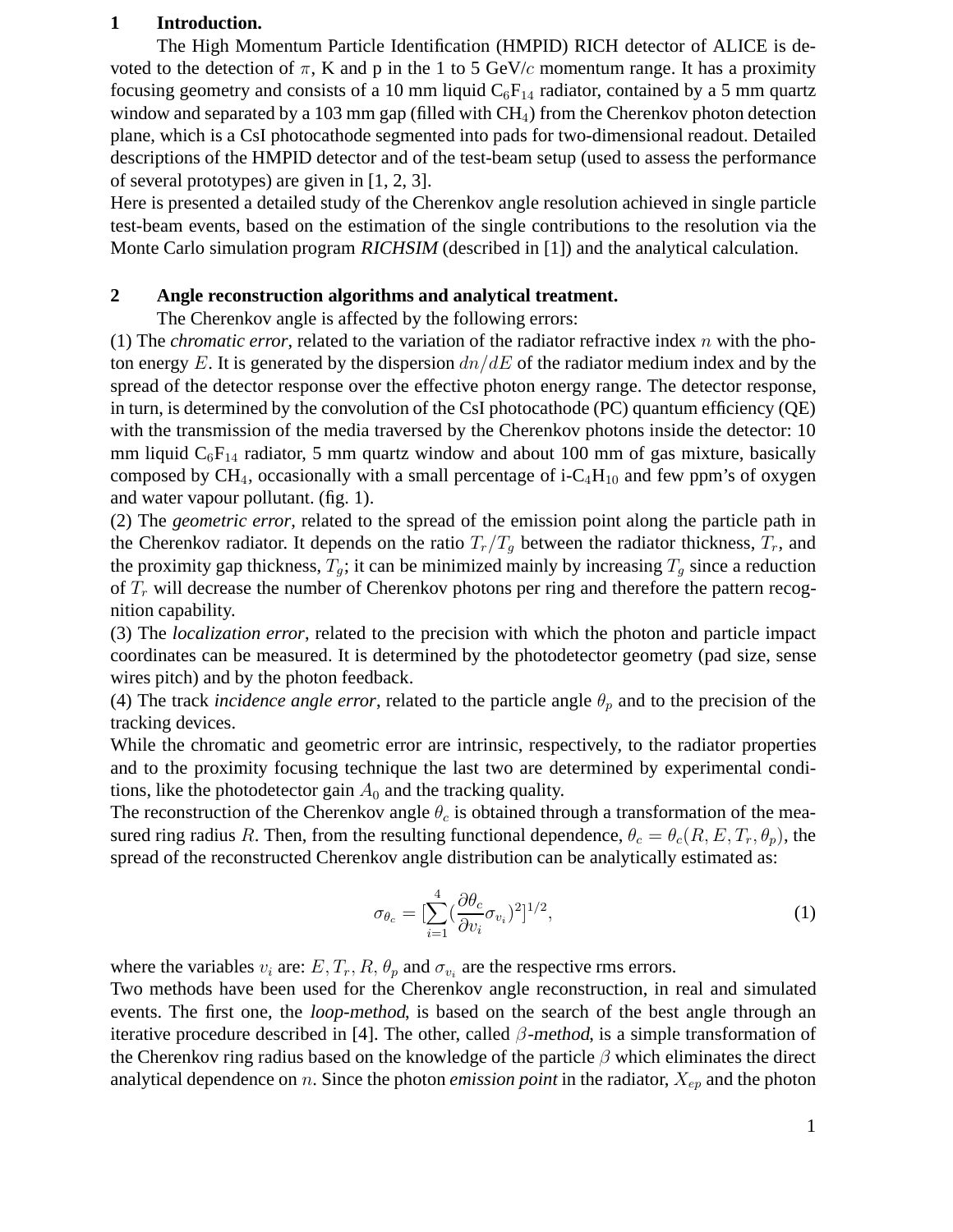

Figure 1: (a) Measured UV transmission of 10 mm  $C_6F_{14}$  and 5 mm quartz plates, supplied by two different companies. (b) UV transmission of  $CH_4$  and i-C<sub>4</sub>H<sub>10</sub>, calculated from [5] and [6] respectively, for a photon path of 180 mm equivalent to a distance traveled in a proximity gap of 103 mm by Cherenkov photons emitted in  $C_6F_{14}$  by  $\beta = 1$  particles. (c) UV absorption cross section of oxygen [7] and water vapour [8]. (d) photocathode PC32 QE evaluated from test-beam data and the convolution with the total transmission.

energy are unknown, in both methods, the angle reconstruction has been achieved by fixing them at the most probable values. In particular,  $X_{ep}$  is about 5.2 mm for perpendicular tracks in a 10 mm radiator; it is not at the radiator centre since photons generated in the first radiator half have larger probability of beeing absorbed due to the longer path in the  $C_6F_{14}$ ). The average energy  $E_{av}$  is 181 nm (6.85 eV) over the detector response (fig. 1d).

Fig. 2 shows the single photon experimental distributions of ring radius and the corresponding reconstructed Cherenkov angle distributions, either single photon or ring averaged (with  $\sigma_{\theta_c}^{ring} \sim$ reconstructed Cherenkov angle distributions, either single photon or ring averaged (with  $\sigma_{\theta_c}^{\sigma_{\theta_c}^{single}}$ ), obtained by means of the two mentioned procedures. The  $\beta$  algorithm provides, of  $\sqrt{N_{phot}}$ ), obtained by means of the two mentioned procedures. The  $\beta$  algorithm provides, of course, the best resolution; however its application to the analysis of real multi-particle events needs either a pre-filtering by a general method estimating the  $\beta$  associated to each considered particle or a probability table allowing to test the hypothesis concerning the possible kind of particle.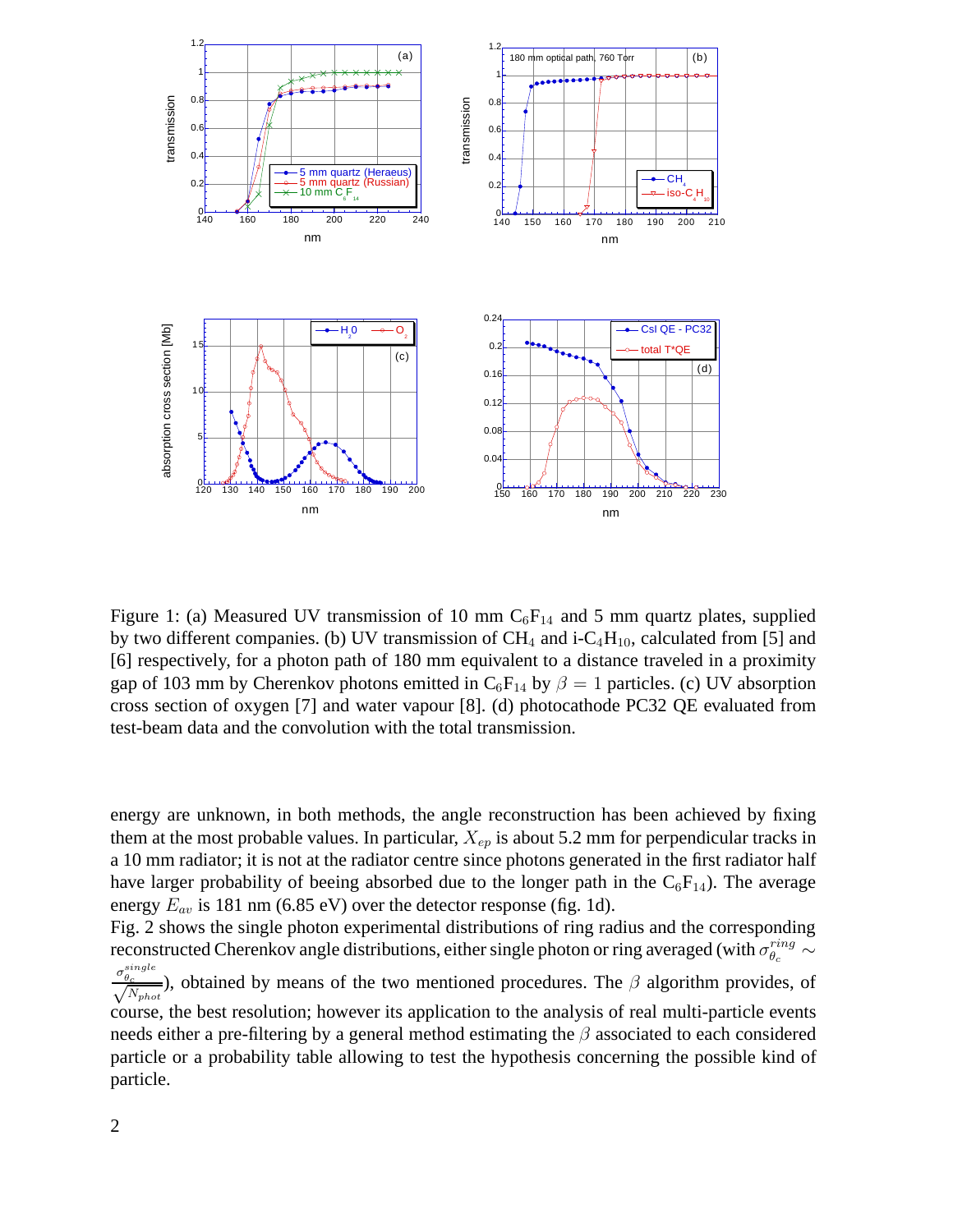

Figure 2: Single photon and ring averaged, radius distributions (a) and Cherenkov angle distributions from: (b) the *loop-method* and (c) the  $\beta$ -method. Experimental data from SPS test-beam (350 GeV/c  $\pi$ ), PC32, chamber gain  $A_0 \sim 40$  ADC channels (1 ADC = 0.17 fC).

## **2.1 The loop-method.**

In the first step, the angle  $\phi_c$ , defined by the plane containing the particle trajectory and the photon impact, is calculated and, assuming  $\theta_c = \theta_c(E_{av})$  and  $\beta = 1$ , photon tracking is executed starting from  $X_{ep}$  through the media up to the CsI PC, producing an impact point at a distance  $\Delta s$  from the measured point of coordinates ( $x_c, y_c$ ). Then a new tracking is started after having increased  $\theta_c$  and  $\phi_c$  by  $(d\theta_c/ds)\Delta s$  and  $(d\phi_c/ds)\Delta s$  respectively, with the derivatives evaluated with a 0.5 mrad variation of each angle. The condition which stops the iteration is  $\Delta s \leq 0.1$  mm, a value which is much smaller than the spatial resolution of 2 mm estimated for the photodetector and resulting from the photon feedback [1].

A vector ray trace with refraction at all surfaces in the detector media gives the following equation for the photon coordinates [9]:

$$
x_c = Ra_x,\t\t(2)
$$

$$
y_c = Ra_y,\tag{3}
$$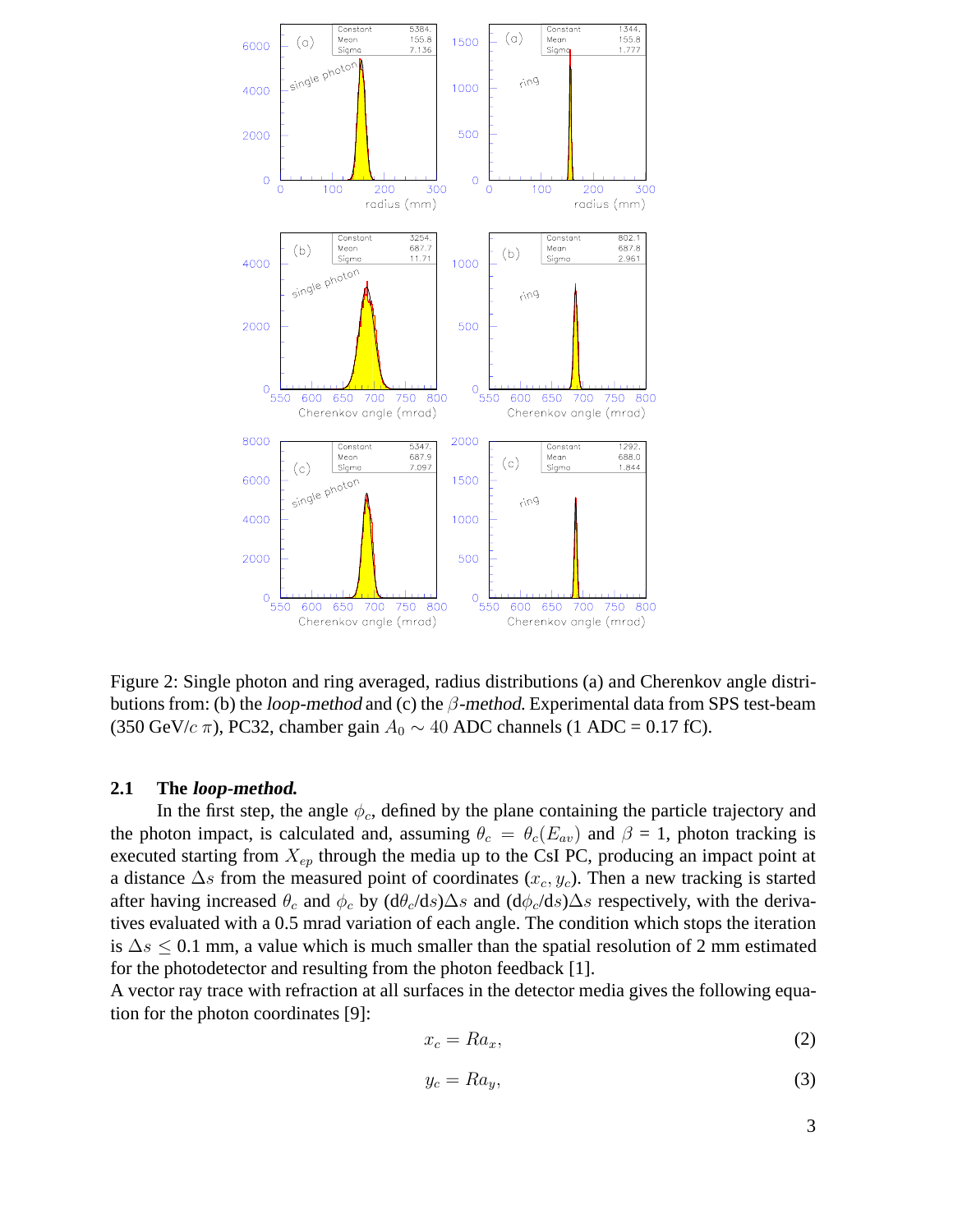where

$$
R = \frac{T_r}{a_z} + \frac{T_q}{\sqrt{a_z^2 + (\frac{n_q}{n})^2 - 1}} + \frac{T_g}{\sqrt{a_z^2 + (\frac{1}{n})^2 - 1}}.
$$
\n(4)

 $T_r$ ,  $T_q$  and  $T_g$  are the thicknesses of radiator, quartz window and proximity gap, respectively;  $a_x, a_y, a_z$  are the photon direction cosines in the detector reference system. In the limit case  $T_r, T_q \to 0$ , an explicit solution giving  $\theta_c$  as a function of the measured quantities  $(x_c, y_c, \theta_p)$  is obtained:

$$
cos\theta_c = cos\phi_p sin\theta_p a_x + sin\phi_p sin\theta_p a_y + cos\theta_p a_z, \qquad (5)
$$

with  $\phi_p$  particle track azimuthal angle,  $a_x = x_c/nr$ ,  $a_y = y_c/nr$ ,  $a_z = \sqrt{1 - \frac{x_c^2 + y_c^2}{n^2 r^2}}$  and  $r^2 = x_c^2 + y_c^2 + T_g^2$ . Thus, the explicit dependence on  $x_c, y_c, \theta_p$  allows to evaluate directly the localization and incidence angle contributions:

$$
\frac{\partial \theta_c}{\partial x_c} = \frac{\beta k^{1/2}}{T_g \alpha} [k(cos\phi' cos\phi_p - cos\theta_p sin\phi' sin\phi_p) - \frac{\alpha \mu}{\beta^2} sin\theta_p sin\phi'],\tag{6}
$$

$$
\frac{\partial \theta_c}{\partial y_c} = \frac{\beta k^{1/2}}{T_g \alpha} [k(cos\phi'sin\phi_p + cos\theta_p sin\phi' cos\phi_p) + \frac{\alpha \epsilon}{\beta^2} sin\theta_p sin\phi'],\tag{7}
$$

$$
\frac{\partial \theta_c}{\partial \theta_p} = -\cos\phi',\tag{8}
$$

where  $k = 1 - n^2 + \frac{\alpha^2}{\beta^2}$ ,  $\phi' = \phi_c - \phi_p$  and  $\epsilon$ ,  $\mu$ ,  $\alpha$  are the photon direction cosines in the system of the particle:

$$
\epsilon = \sin\theta_p \cos\phi_p + \tan\theta_c (\cos\theta_p \cos\phi' \cos\phi_p - \sin\phi' \sin\phi_p),\tag{9}
$$

$$
\mu = \sin\theta_p \sin\phi_p + \tan\theta_c (\cos\theta_p \cos\phi' \sin\phi_p + \sin\phi' \cos\phi_p),\tag{10}
$$

$$
\alpha = \cos\theta_p - \tan\theta_c \cos\phi' \sin\theta_p. \tag{11}
$$

Finally, the chromatic and geometric contributions have to be calculated considering the implicit dependence of  $\theta_c$  on n and L through the measured variables  $x_c, y_c$ :

$$
\frac{\partial \theta_c}{\partial n} = \frac{\cos \theta_p}{\alpha} \frac{n^2 \beta^2}{n \tan \theta_c},\tag{12}
$$

$$
\frac{\partial \theta_c}{\partial T_r} = \left(\frac{1}{1 + \frac{\epsilon_{T_r} k}{\alpha^2 \cos^2 \theta_c}}\right) \left(\frac{\beta k^{3/2} \tan \theta_c \lambda}{T_g \alpha^2} + \frac{1 + \epsilon_{T_r} k \beta^2}{\alpha^2 (1 + \epsilon_{T_r})} \frac{k^{1/2} \tan \theta_c}{T_g \beta} (1 - \lambda)\right),\tag{13}
$$

where

$$
\epsilon_{T_r} = \frac{T_r - X_{ep}}{T_g} \frac{\beta k^{1/2}}{\alpha},\tag{14}
$$

$$
\lambda = 1 - \sin^2 \theta_p \sin^2 \phi_c. \tag{15}
$$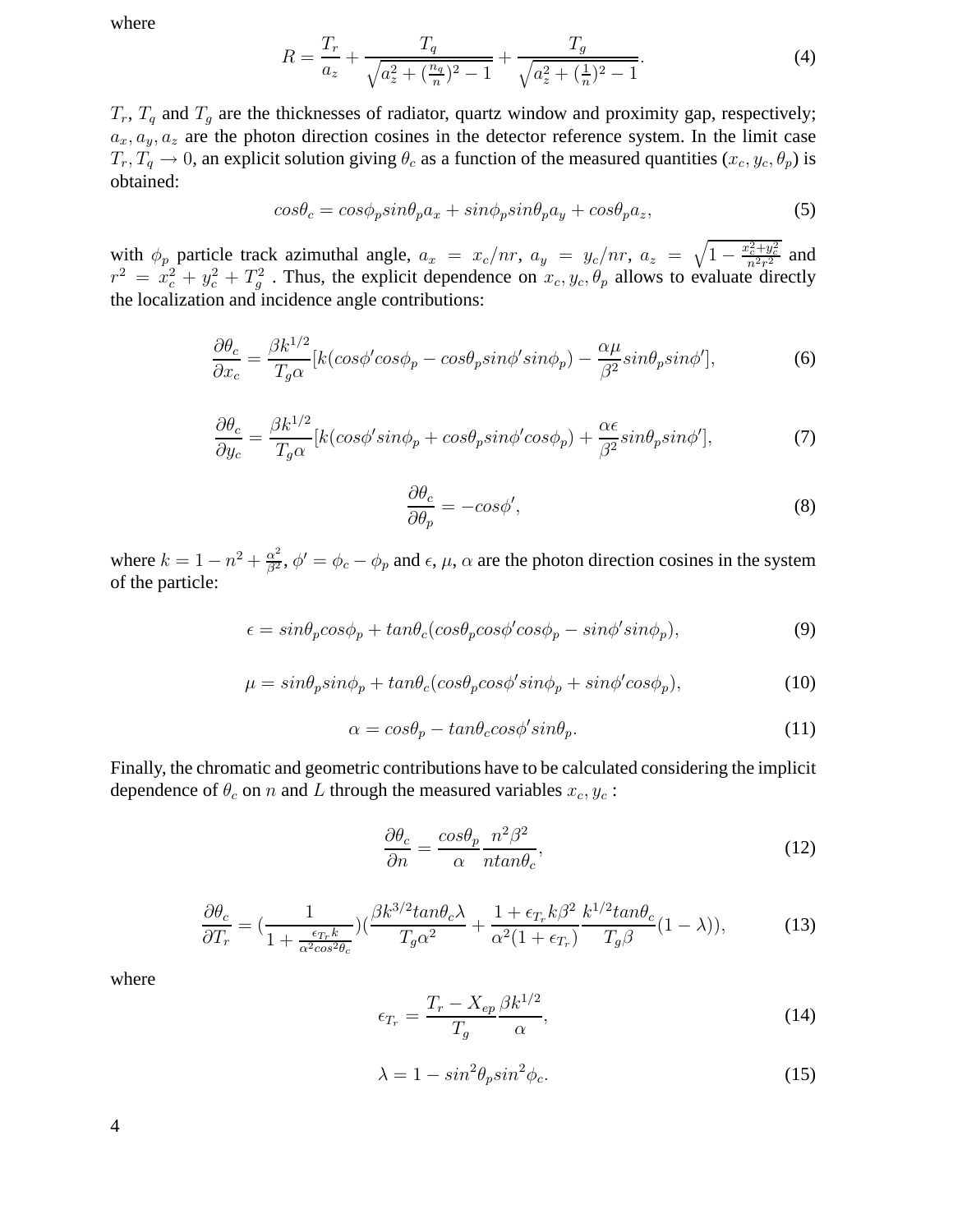#### **2.2 The** β**-method.**

Fig. 3 illustrates the geometry for the angle reconstruction with perpendicular incidence particles; in the case of oblique tracks an image correction through a detector rotation is needed. The measured ring radius  $R$  can be expressed as:

$$
R = \Delta R_{rad} + \Delta R_{qz} + R_o,\tag{16}
$$

where  $\Delta R_{rad} = (T_r - X_{ep}) \cdot tan\theta_c(E_{av})$  and  $\Delta R_{gz} = T_q tan\theta_{qz}(E_{av})$  are constant terms and  $R_o = T_g \cdot tan\theta_o$ .  $\theta_o$  can be simply expressed as a function of  $\theta_c$  by means of Snell's law; then, assuming the refractive index of the gas medium in the proximity gap equal to 1, we get:

$$
R_o = T_g \frac{n \sin \theta_c}{\sqrt{1 - n^2 \sin^2 \theta_c}}.\tag{17}
$$

Using the Cherenkov relation,  $cos\theta_c = \frac{1}{n\beta}$ , in the previous expression, the following equation



Figure 3: Cherenkov photon optical path through the detector and geometry for the  $\beta$ -method angle reconstruction.

is obtained:

$$
n = \sqrt{\frac{1}{1 + \frac{T_g^2}{R_o^2}} + \frac{1}{\beta^2}},\tag{18}
$$

which can in turn be put in the Cherenkov relation to calculate the angle as:

$$
\theta_c = a \cos\left(\frac{1}{\sqrt{\frac{\beta^2}{1 + \frac{T_g^2}{R_o^2}} + 1}}\right),\tag{19}
$$

where  $T_g$  and the  $\beta$  of the particle are known and  $R_o$  can be deduced from the measured radius  $R$  through the relation (16).

In this case  $\theta_c$  depends, directly, only on R; then the localization contribution to the resolution will be simply:

$$
\frac{\partial \theta_c}{\partial R} = \frac{\partial \theta_c}{\partial R_o} = \frac{\cos^2 \theta_c}{\tan \theta_c} \beta^2 \frac{T_g^2 R_o}{(T_g^2 + R_o^2)^2}.
$$
 (20)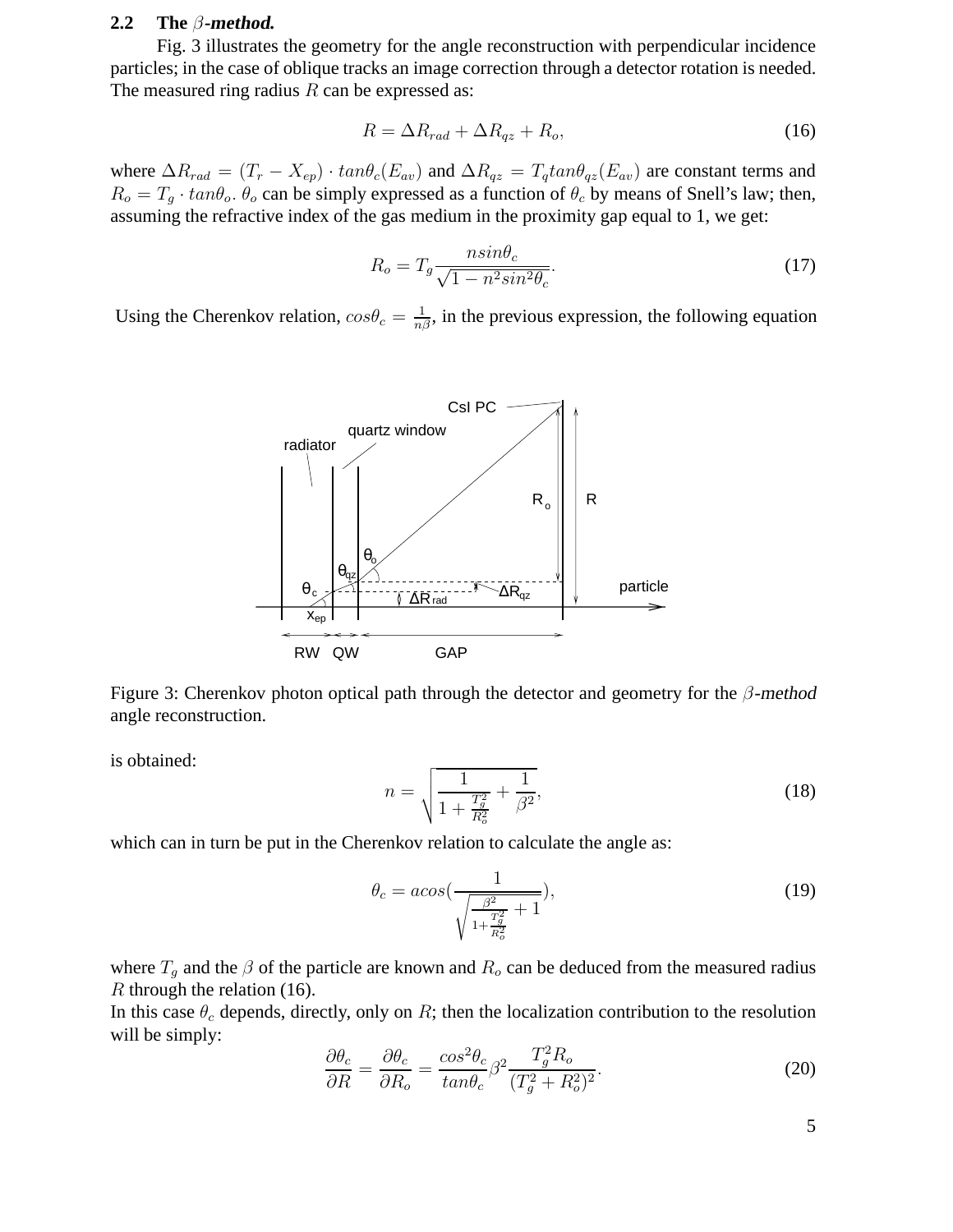To find the errors associated to the remaining variables, it is needed to estimate the variation of R with the same variables and finally calculate ( $\partial \theta_c / \partial v_i$ ) using the following expression:

$$
\frac{\partial \theta_c}{\partial v_i} = \frac{\partial \theta_c}{\partial R} \frac{\partial R}{\partial v_i}.
$$
\n(21)

The result is:

$$
\frac{\partial R}{\partial n} = (T_r - X_{ep}) \frac{n\beta^2}{\tan \theta_c} + T_q \frac{n}{n_q h^2} \frac{1}{(\frac{1}{h} - \frac{1}{n_q^2})^{3/2}} + T_g \frac{n}{h^2} \frac{1}{(\frac{1}{h} - 1)^{3/2}},\tag{22}
$$

$$
\frac{\partial R}{\partial T_r} = \tan \theta_c,\tag{23}
$$

where  $h = \frac{1}{n^2 - \frac{1}{\beta^2}}$ <br>The contribution and  $n_q$  is the quartz refractive index. The contribution of the particle track polar and azimuthal angles,  $\theta_p$  and  $\phi_p$  respectively, can be evaluated by considering the following relation:

$$
\frac{\partial \theta_c}{\partial \theta_p} = \frac{\partial \theta_c}{\partial R} \frac{\partial R}{\partial a_z} \frac{\partial a_z}{\partial \theta_p},\tag{24}
$$

and a similar one for  $\phi_p$ . Here the variables R and  $a_z$  are those defined in the loop algorithm; indeed in the case of oblique tracks the ring image is tranformed through a detector rotation, according to the photons polar and azimuthal angles in the proximity gap reconstructed by the loop-method. In the limit case  $T_r$ ,  $T_q \rightarrow 0$ , the resulting contributions are:

$$
\frac{\partial \theta_c}{\partial \theta_p} = -\cos(\phi_c - \phi_p) \tag{25}
$$

and

$$
\frac{\partial \theta_c}{\partial \phi_p} = -\sin\theta_p \sin(\phi_c - \phi_p). \tag{26}
$$

## **2.3 Evaluation of the rms errors.**

The final step of the analytical treatment is the evaluation of the rms errors  $\sigma_{v_i}$  to be used in the relation (1). Such quantities are strictly related to the detector response, while the partial derivatives listed above represent a general feature of the proximity focusing configuration. The evaluation of the chromatic rms error,  $\sigma_E = (dn/dE) \sigma_E^{det}$ , was shown to be very crucial to reproduce the measured angular resolution, either with RICHSIM or by means of the analytical treatment. The parameter  $dn/dE$  is a physical property of the liquid radiator. The first measurement of the  $C_6F_{14}$  refractive index, from J. Seguinot [8], was limited to the range from 195 to 250 nm and the experimental data were best fit with  $n(E) = a + b \cdot E$  with  $a = 1.2177$  and  $b = dn/dE = 0.00928$  eV<sup>-1</sup> (fig. 4). Such a curve does not reproduce our test beam data: at the average wavelength of detected Cherenkov photons of 181 nm (fig. 1d) the index is 1.28127, a value corresponding to a ring radius of 144.5 mm (for  $\beta = 1$  particles and a proximity gap of 103 mm), instead of the observed 156 mm (fig. 2a). The value needed to obtain the right ring radius (and to reconstruct correctly the Cherenkov angle) is  $n = 1.2948$ , at the average detected photon wavelength. The index dispersion has been adjusted in order to get, in Monte Carlo events, the correct spread in the distributions of either the ring radius and the reconstructed Cherenkov angle. Indeed  $a$  and  $b$  have been estimated with a trial and error method, taking into account all the tunable parameters (namely the photon feedback rate and the CsI quantum efficiency). The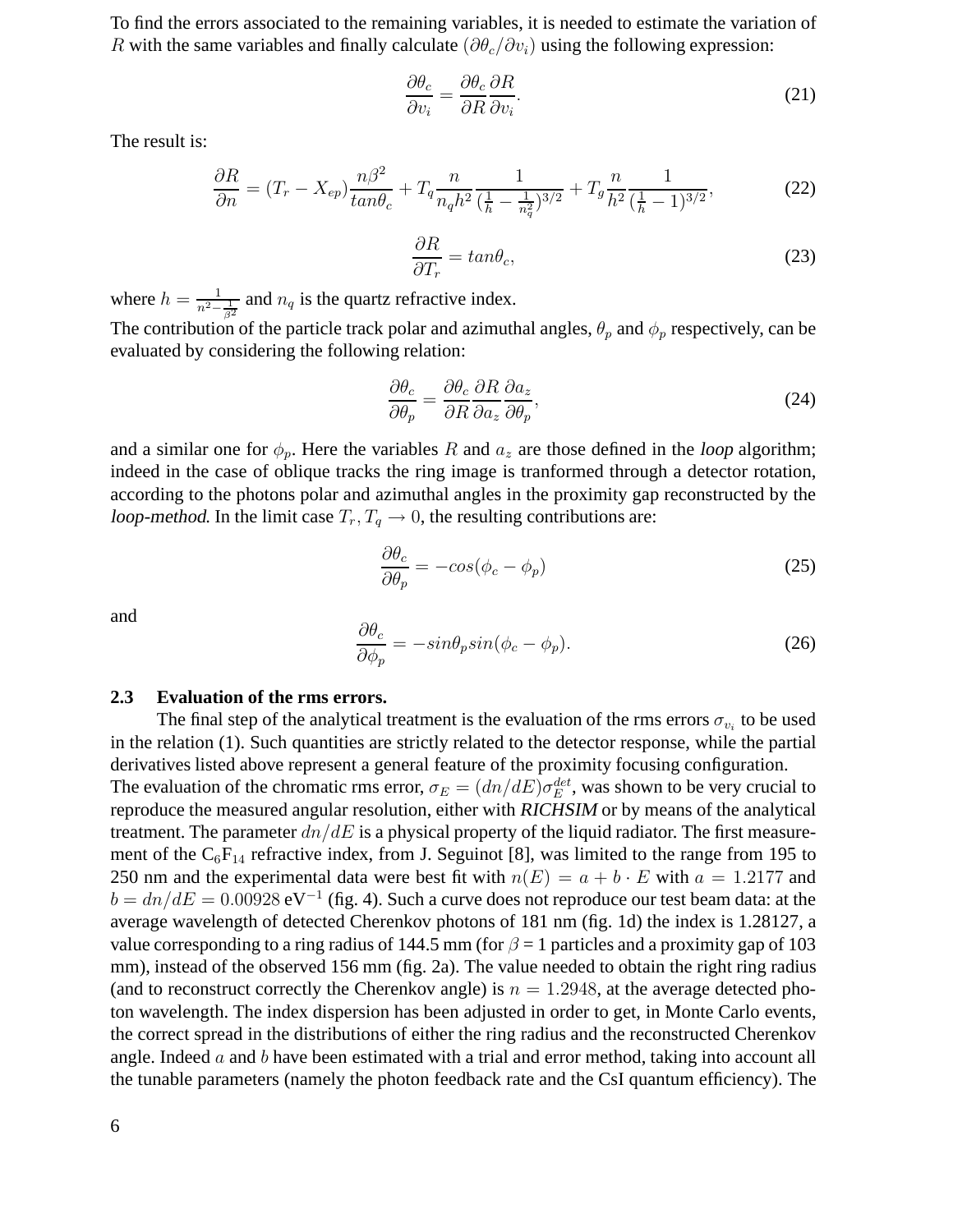values giving the best fit to data are:  $a = 1.177$  and  $b = 0.0172$  eV<sup>-1</sup>. The corresponding curve is also shown in fig. 4, together with the recent DELPHI measurements (data by courtesy of E. Fokitis, S. Maltezos and P.G. Moyssides [10]). Although they refer to two different temperatures (27.5  $\rm{^{\circ}C}$  for DELPHI and 22.5  $\rm{^{\circ}C}$  for the HMPID RICHSIM), the two sets of data are in good agreement, since the experimental error quoted for the DELPH index corresponds to an uncertainty of about 4 °C, according to the temperature coefficient  $dn/dT = -5 \times 10^{-4}$  °C<sup>-1</sup> given by the supplier.



Figure 4: The  $C_6F_{14}$  refractive index. The J. Seguinot [8] and DELPHI [10] values are experimental, while the HMPID curve has been deduced to best reproduce with Monte Carlo events test beam distributions. A linear fit with  $n(E) = a+b \cdot E$  is also superimposed, with a and b beeing 1.2177 and 0.00928 eV<sup>-1</sup>, for J. Seguinot data, and 1.177 and 0.0172 eV<sup>-1</sup>, for RICHSIM data.

The second factor in the  $\sigma_E$  expression,  $\sigma_E^{det}$ , represents the standard deviation of the detected Cherenkov photon spectrum resulting by the convolution of all media UV-transmission with the CsI QE (fig. 1d). The shape of that distribution suggests a triangular response of the detector to UV photons and, therefore,  $\sigma_E^{det}$  can be approximated by  $\Delta E/\sqrt{24} = 1.8/\sqrt{24}$  eV. Finally, the resulting chromatic rms error is:  $\sigma_E = 6.33 \times 10^{-4}$ .

For the geometric rms error,  $\sigma_{T_r}$ , the calculation is straightforward:  $\sigma_{T_r} = T_r/(\sqrt{12}cos\theta_p) =$  $2.89$  mm/ $cos\theta_p$ .

The total localization rms error,  $\sigma_R$ , includes the indeterminacy of both particle and photon x, y coordinates; it has been evaluated with the support of simulation and dedicated measurements of pad response. Along the  $x$  direction, the spatial resolution achievable with the center of gravity method is typically less than 1 mm; along the  $y$  direction, which, in our case, is perpendicular to the anode wires, the impact position can only be associated to the closest wire and, therefore, the localization error is  $pitch/\sqrt{12}$ . Nevertheless, the values used to calculate  $\sigma_R$  are  $\sigma_x = 2$ mm and  $\sigma_y = 2.5$  mm, either for photons or for particles, which are very close, respectively, to x and y pad size/ $\sqrt{12}$  (with 8×8.4 mm pad). Indeed there are several factors contributing to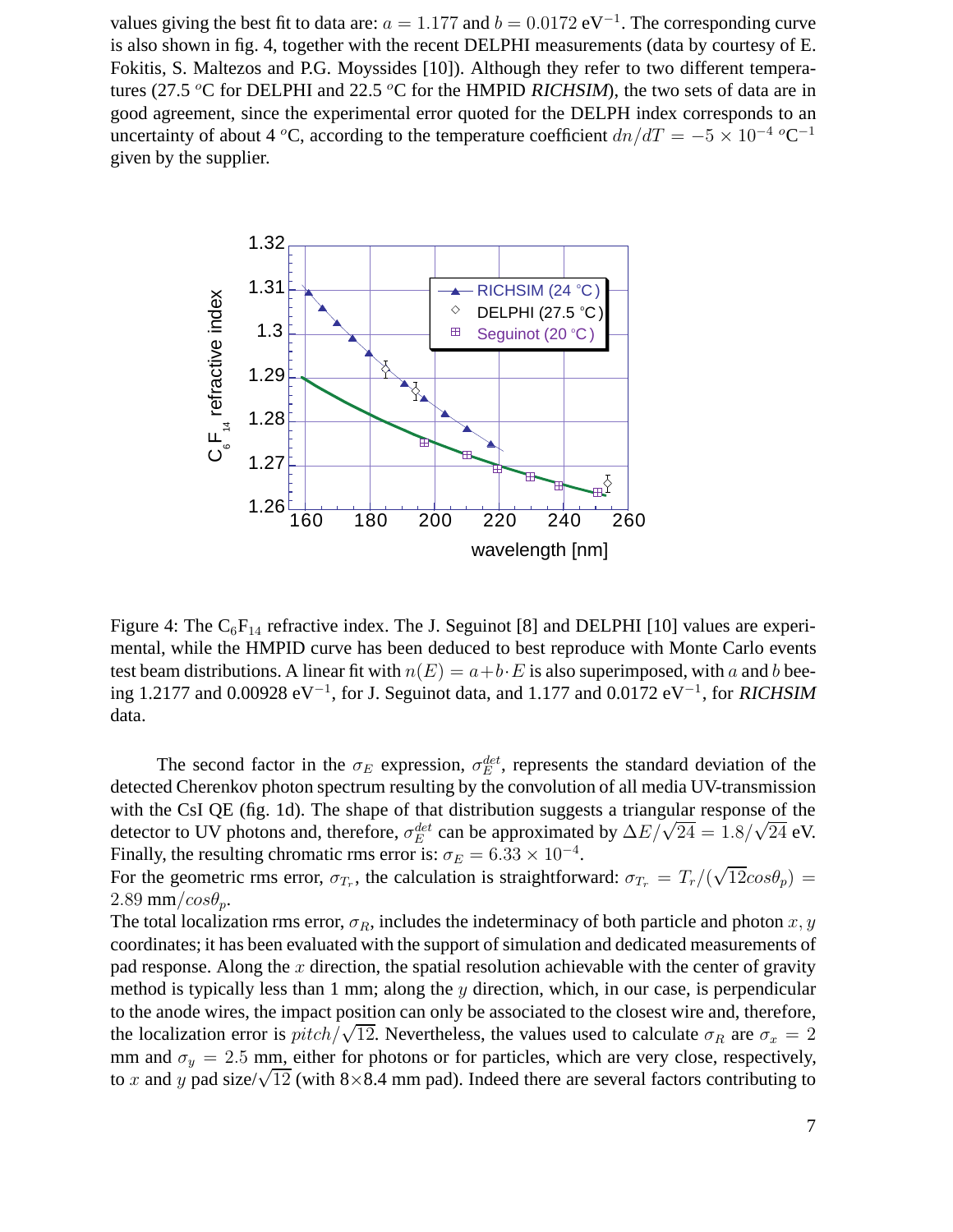the deterioration of the spatial resolution. A first error is introduced by the finite sampling of the charge related to the detector pad segmentation [1]. Then, in the case of photons, a large fraction (∼45%) of pad clusters are made by a single pad and the centroid evaluation is not possible. Finally, the photon feedback can affect the localization accuracy, especially in the case of particles, due to the larger total charge developed.

Lastly, the particle track angles rms errors will depend on the tracking system. In the present test configuration, the  $\phi_p$  contribution can be considered negligible while the rms error concerning  $\theta_p$  has been assumed equal to 5 mrad.

Figure 5 shows the variation of the calculated contributions to the total angular resolution as a function of the angle  $\phi_c$ , for two particle track angles  $\theta_p$ , 0 (a) and 7.5 (b) degrees, respectively; the second value is the average track polar angle expected in the ALICE HMPID detector [1].



Figure 5: Variation of the contributions to the Cherenkov angle resolution, from the loopmethod, with the photons azimuthal angle  $\phi_c$ , at particle track angles (a) $\theta_p = 0^\circ$  and (b) $\theta_p =$  $7.5^o$  .

In the following the  $\theta_p$  contribution will not be quoted in tables and plots but just included in the calculation of total the angular resolution.

In table 1 are reported the results of analytical estimation of each contribution in the two methods; for comparison, the same errors have been evaluated with the Monte Carlo simulation program, described in [1]. The presented values refer to  $\beta = 1$ ,  $T_r = 10$  mm,  $T_q = 5$  mm and  $T_a = 103$  mm.

|              | <b>CALCULATION</b> |             | <b>SIMULATION</b> |             |
|--------------|--------------------|-------------|-------------------|-------------|
| <b>Error</b> | $\beta$ -method    | loop-method | $\beta$ -method   | loop-method |
|              | (mrad)             | (mrad)      | (mrad)            | (mrad)      |
| chromatic    | 5.7                | 9.4         | 5.9               | 9.7         |
| geometric    | 2.5                | 4.1         | 2.6               | 4.2         |
| localization | 3.1                | 4.8         | 3.1               |             |

Table 1: Single photon Cherenkov angle errors from analytical treatment and simulation.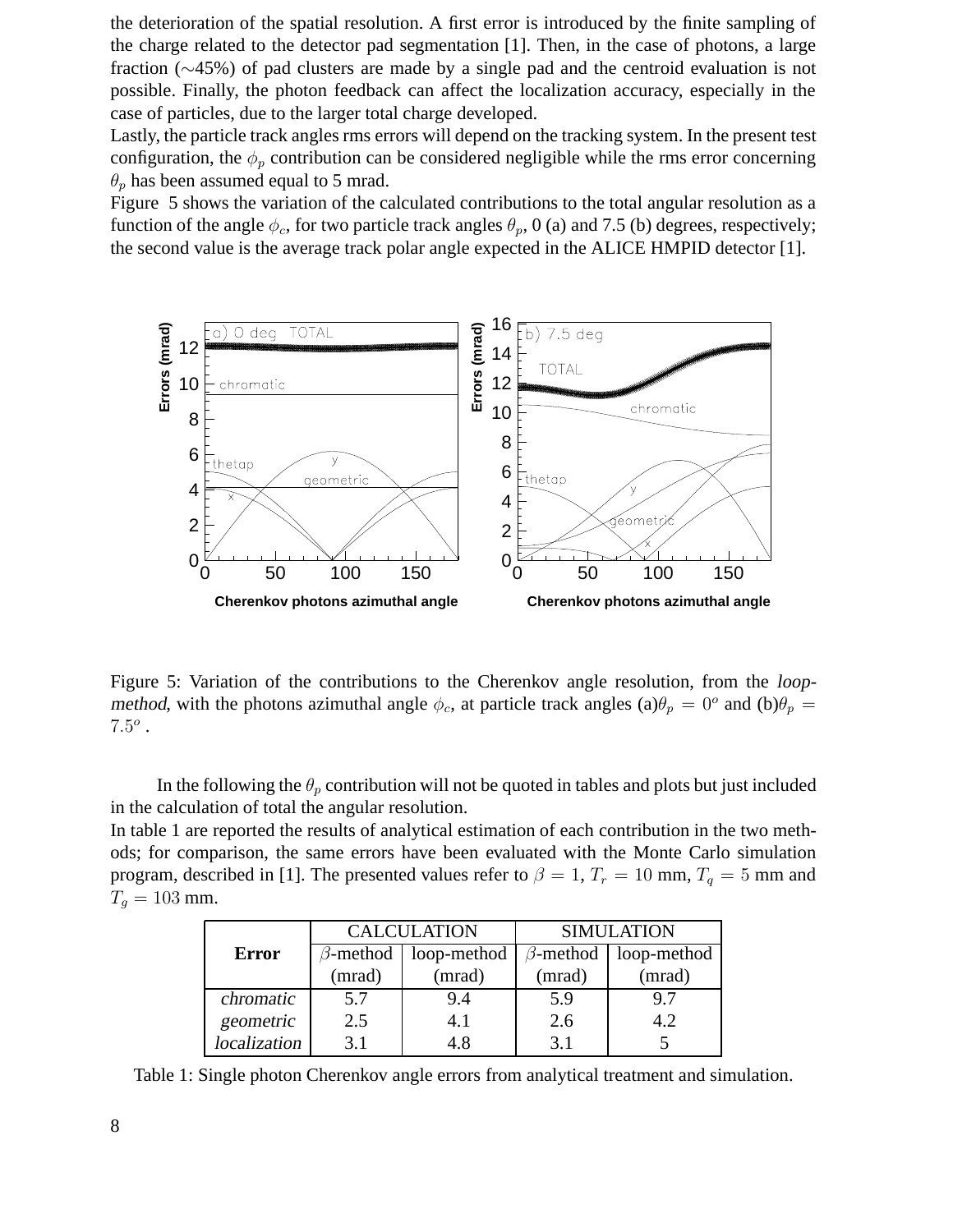## **3 Optimization of the angular resolution in beam tests.**

The analytical treatment and the simulation have been developed aiming at a better understanding of experimental data and, hence, at the optimization of the detector response in terms of angular resolution. Several studies have been carried out in beam-tests, at the CERN PS and SPS, allowing to analyse, in single particle events, the angular resolution dependence on:

- **–** the Cherenkov ring radius (proximity gap dependent),
- **–** the chamber gain (high voltage and gas mixture dependent),
- **–** the radiator thickness,
- **–** the particle incidence angle  $\theta_n$ .

In fig. 6 is reported the measured ring angular resolution, from the loop-method, as a function of the number of resolved clusters, corresponding to the reconstructed hits of Cherenkov photons. The data have been fit with a function  $y = \sqrt{\frac{a}{x} + b}$ , with  $\sqrt{a} = 11.7$  mrad beeing very close to the single photon angular resolution and  $b=1$  mrad<sup>2</sup> a parameter related to the intrinsic detector resolution.



Figure 6: Ring angular resolution, from Cherenkov angles reconstructed with the loop-method, as a function of the number of resolved cluster per event. The superimposed curve is a fit showing the proportionality to  $\frac{1}{\sqrt{N}}$ <sup>N</sup>phot .

In fig. 7 are reported the calculated single errors ( $(\partial \theta_c/\partial v_i)\sigma_{v_i}$ ) and the total angular resolution ( $\sigma_{\theta_c}$ ), estimated from analytical calculation, RICHSIM events and test-beam events, for both reconstruction algorithms, as a function of the ring radius. The results quoted in these plots point out the dominance of the chromatic error over the other contributions, especially at ring radii > 100 mm; therefore a reduction of the localization error, which could be obtained with a finer detector segmentation, would produce a only a marginal improvement of the angular resolution, not compensating the effort needed to increase the number of electronic channels. In fig. 8 are reported the single photon and ring angular resolution, from measurements and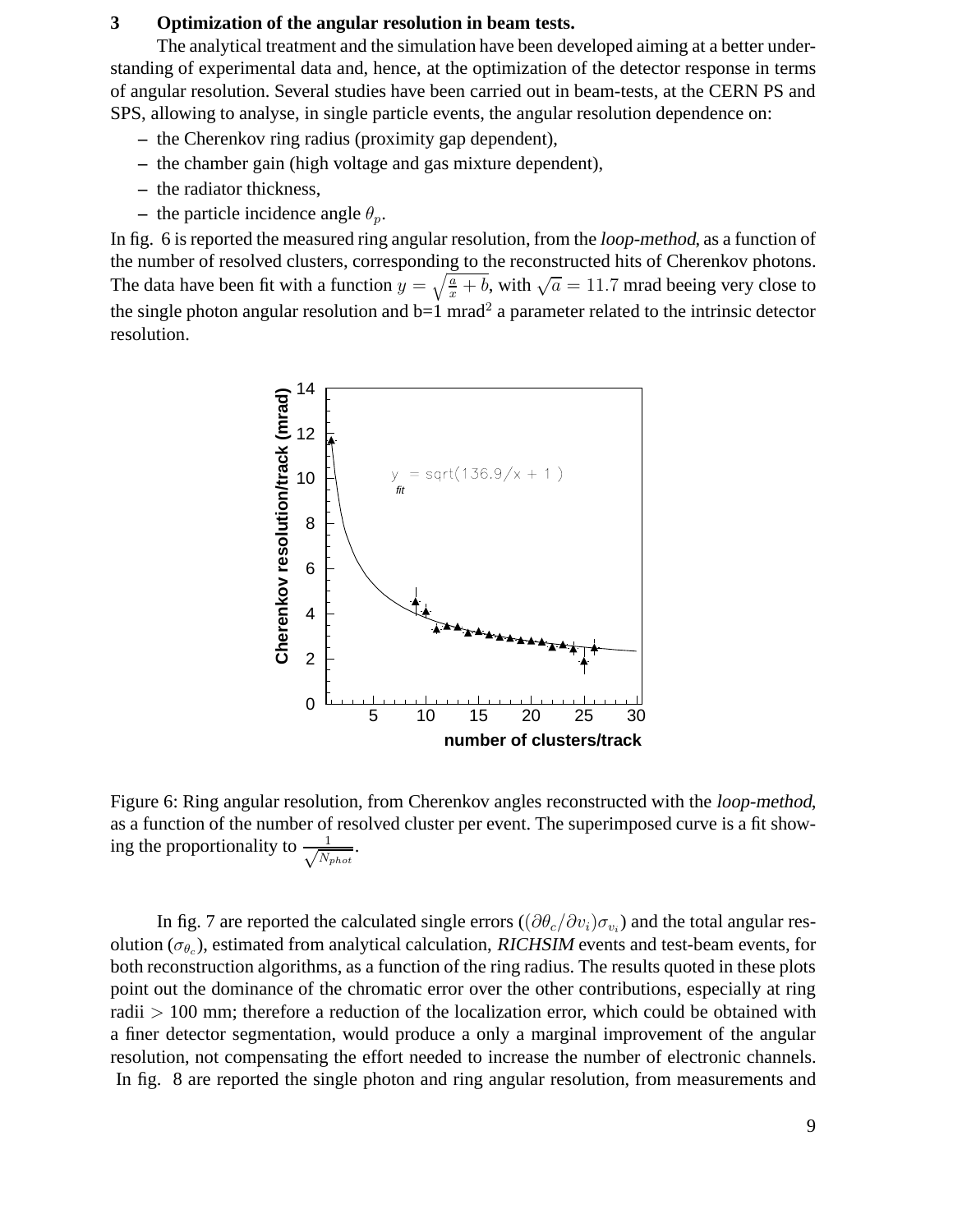

Figure 7: Single photon Cherenkov angle errors from analytical treatment and simulation, in the loop-method (a) and the  $\beta$ -method (b), as a function of the ring radius.

simulation, as a function of the chamber gain (represented by the single electron average pulse height  $A_0$ ). The stability of the single photon  $\sigma_{\theta_c}$  with the increase of  $A_0$ , could result by the sum of two opposite effects: the larger feedback contribution, deteriorating the resolution, and the smaller fraction of single pad clusters, improving the resolution mainly in the  $x$  direction. The deterioration of the ring angular resolution at lower  $A_0$  values is originated by a reduced detection efficiency which decreases the number of photoelectrons. In the mixture with  $i-C_4H_{10}$  the single photon resolution is better than in pure  $CH<sub>4</sub>$ , probably due to the lower UV-transmission of i- $C_4H_{10}$  reducing the chromatic aberration and the photon feedback contribution; however the ring averaged resolution is similar to that in pure  $CH<sub>4</sub>$  because of the smaller number of Cherenkov photons determined by the presence of i-C<sub>4</sub>H<sub>10</sub> [1].

In fig. 9 are reported the single photon and ring angular resolution, from measurements and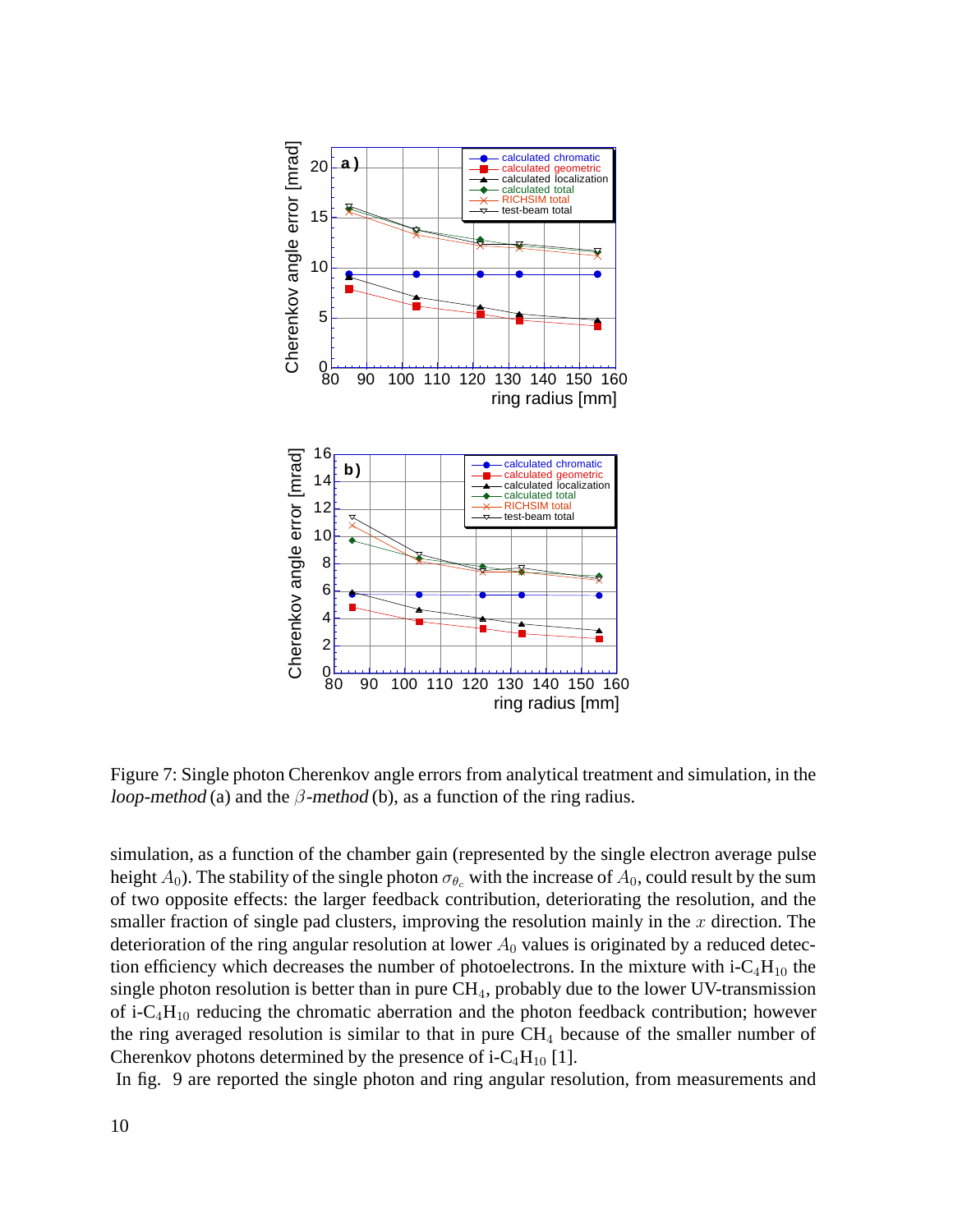

Figure 8: (a) Angular resolution, for the *loop and*  $\beta$ *-methods*, as a function of the single electron PH  $A_0$  at  $R = 155$  mm, in CH<sub>4</sub>; circles and triangles: measurements; crosses: simulation. (b) Angular resolution, for the  $\beta$ -methods as a function of the single electron PH  $A_0$  at  $R = 122$ mm, in two gas mixtures; circles and triangles: measurements; crosses: simulation. SPS beamtest (350 GeV/ $c \pi$ ), PC32.

simulation, as a function of the particle incidence angle  $\theta_p$ . No significant deterioration of the resolution is observed in the range of  $\theta_p$  where most of the HMPID expected tracks will fall.

Finally, fig. 10 shows the single photon and ring angular resolution, from measurements and simulation, as a function of the radiator thickness  $T_r$ . The small variations of the single photon  $\sigma_{\theta_c}$  are related to changes of the ring radius and of the spectrum of the transmitted Cherenkov photons with  $T_r$ . As expected, the ring  $\sigma_{\theta_c}$  worsen at smaller  $T_r$  as a consequence of the reduced number of emitted Cherenkov photons.

## **4 Conclusions.**

The Cherenkov angle resolution of the ALICE CsI-RICH detector has been studied combining the analysis of single particle test-beam events with either the analysis of Monte Carlo events and the analytical treatment of the Cherenkov angle errors.

Two angle reconstruction algorithms have been described and for both the single contributions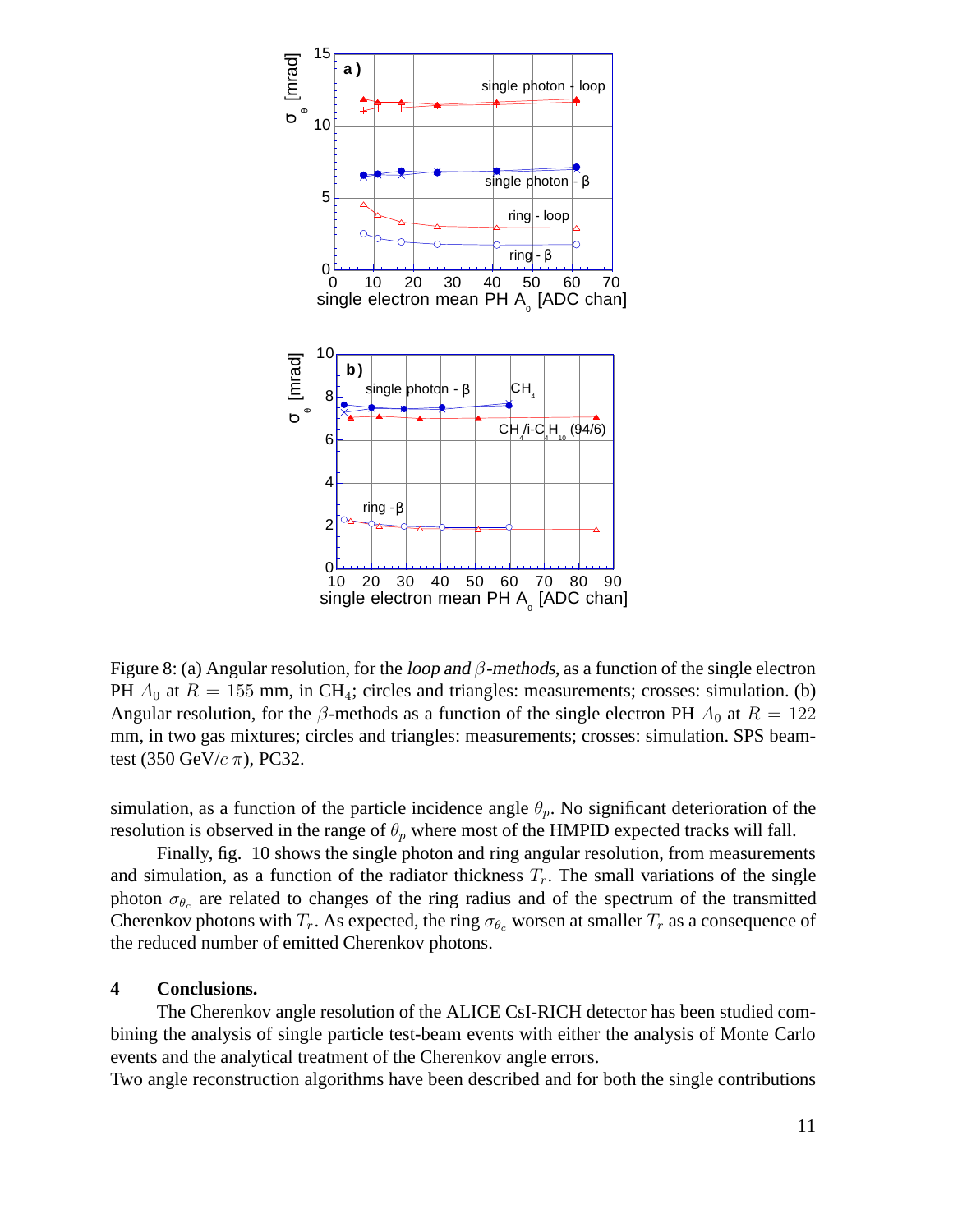

Figure 9: Angular resolution, for the *loop and*  $\beta$ *-methods*, as a function of the particle track polar angle at  $A_0 \sim 40$  ADC channels and R=155 mm; circles and squares: measurements; crosses: simulation; SPS beam-test (350 GeV/ $c \pi$ ), PC32.

to the angular resolution have been estimated via the simulation and the analytical treatment. The agreement between analytical treatment, simulation and test-beam results is very accurate in the considered detector parameters dependencies.

The β-method provides the best ring angle resolution (1.9 mrad with  $\beta = 1$  particles, 10 mm  $C_6F_14$  radiator and 103 mm proximity gap. However the application of such an algorithm to real multi-particle events relies on the estimation of the particle  $\beta$  to be used in the angle reconstruction.

The chromatic aberration is the most limiting factor in the overall Cherenkov angle resolution; hence a reduction of the geometric and localization errors will not determine a significant improvement of the angular resolution. As a consequence, basic detector parameters like the radiator thickness, the proximity gap and the PC pad size could be varied within suitable ranges in order to satisfy other requirements than the angular resolution. For example, an increase of the radiator thickness will produce a larger number of photons per ring, or a larger pad size will reduce the number of readout channels and therefore the front-end electronics costs. These and other aspects are currently under evaluation to optimize the detector design.

# **5 Acknowledgements.**

The calculations of the individual contributions to the angle resolution have been based on the analytical treatment developed by T. Ypsilantis in [9]. I am very grateful to T. Ypsilantis for many helpful discussions.

I also warmly thank my colleagues of the HMPID group for their contribution to the experimental tests and several useful discussions.